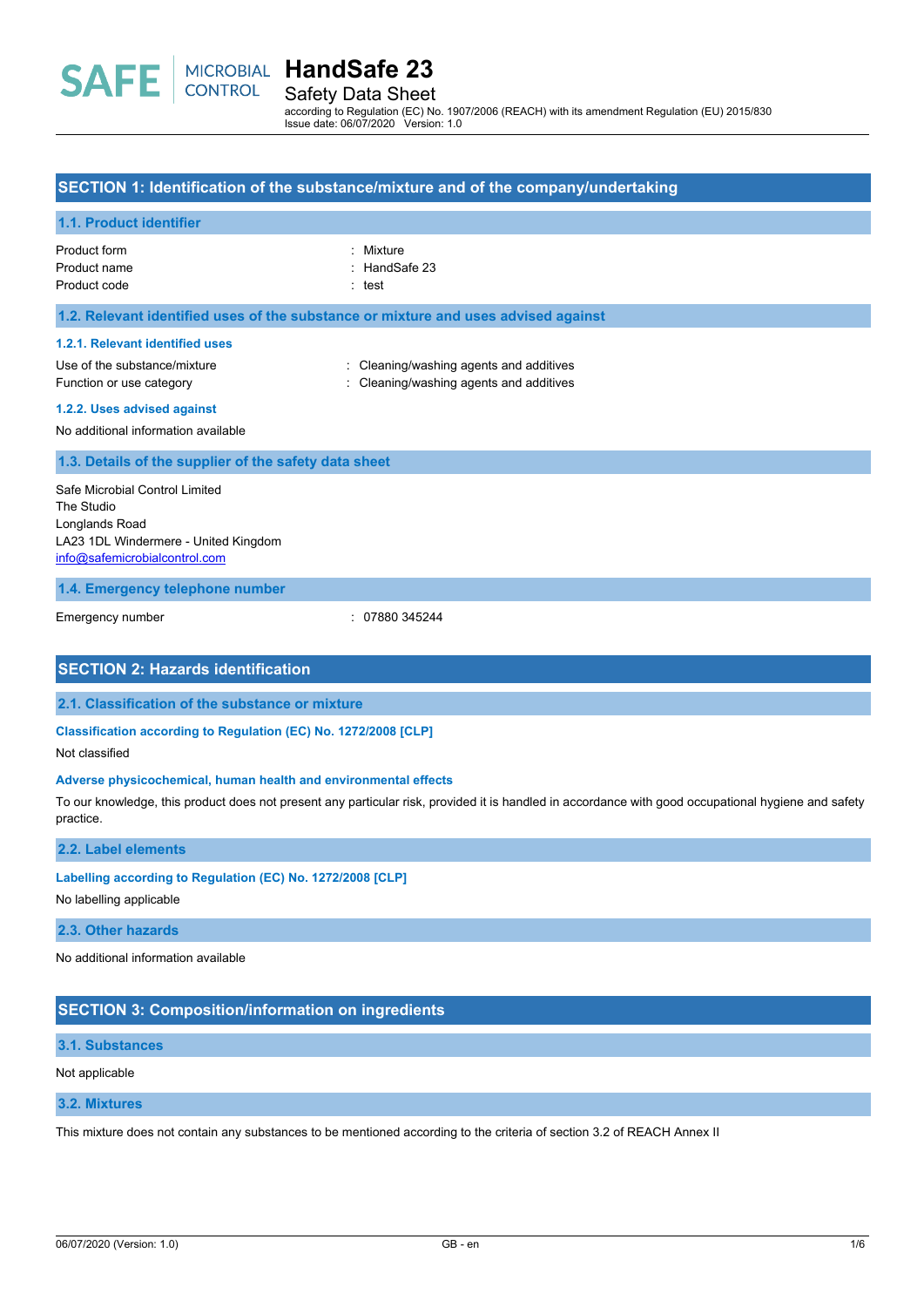## Safety Data Sheet

according to Regulation (EC) No. 1907/2006 (REACH) with its amendment Regulation (EU) 2015/830

| <b>SECTION 4: First aid measures</b>                                                                                                                       |                                                                                                                                                                                                             |  |
|------------------------------------------------------------------------------------------------------------------------------------------------------------|-------------------------------------------------------------------------------------------------------------------------------------------------------------------------------------------------------------|--|
| 4.1. Description of first aid measures                                                                                                                     |                                                                                                                                                                                                             |  |
| First-aid measures after inhalation<br>First-aid measures after skin contact<br>First-aid measures after eye contact<br>First-aid measures after ingestion | : Remove person to fresh air and keep comfortable for breathing.<br>: Wash skin with plenty of water.<br>: Rinse eyes with water as a precaution.<br>: Call a poison center or a doctor if you feel unwell. |  |
| 4.2. Most important symptoms and effects, both acute and delayed                                                                                           |                                                                                                                                                                                                             |  |

No additional information available

**4.3. Indication of any immediate medical attention and special treatment needed**

Treat symptomatically.

| <b>SECTION 5: Firefighting measures</b>                    |                                                                                                                                           |  |  |  |
|------------------------------------------------------------|-------------------------------------------------------------------------------------------------------------------------------------------|--|--|--|
| 5.1. Extinguishing media                                   |                                                                                                                                           |  |  |  |
| Suitable extinguishing media                               | Water spray. Dry powder. Foam. Carbon dioxide.                                                                                            |  |  |  |
| 5.2. Special hazards arising from the substance or mixture |                                                                                                                                           |  |  |  |
| Hazardous decomposition products in case of fire           | : Toxic fumes may be released.                                                                                                            |  |  |  |
| 5.3. Advice for firefighters                               |                                                                                                                                           |  |  |  |
| Protection during firefighting                             | Do not attempt to take action without suitable protective equipment. Self-contained<br>breathing apparatus. Complete protective clothing. |  |  |  |

| <b>SECTION 6: Accidental release measures</b>                            |                                                                                                                                                                |  |  |
|--------------------------------------------------------------------------|----------------------------------------------------------------------------------------------------------------------------------------------------------------|--|--|
| 6.1. Personal precautions, protective equipment and emergency procedures |                                                                                                                                                                |  |  |
| 6.1.1. For non-emergency personnel<br>Emergency procedures               | : Ventilate spillage area.                                                                                                                                     |  |  |
| 6.1.2. For emergency responders<br>Protective equipment                  | : Do not attempt to take action without suitable protective equipment. For further information<br>refer to section 8: "Exposure controls/personal protection". |  |  |
| <b>6.2. Environmental precautions</b>                                    |                                                                                                                                                                |  |  |
| Avoid release to the environment.                                        |                                                                                                                                                                |  |  |
| 6.3. Methods and material for containment and cleaning up                |                                                                                                                                                                |  |  |
| Methods for cleaning up<br>Other information                             | Take up liquid spill into absorbent material.<br>Dispose of materials or solid residues at an authorized site.                                                 |  |  |

**6.4. Reference to other sections**

For further information refer to section 13.

| <b>SECTION 7: Handling and storage</b>            |                                                                                                                                                                                              |
|---------------------------------------------------|----------------------------------------------------------------------------------------------------------------------------------------------------------------------------------------------|
| 7.1. Precautions for safe handling                |                                                                                                                                                                                              |
| Precautions for safe handling<br>Hygiene measures | : Ensure good ventilation of the work station. Wear personal protective equipment.<br>: Do not eat, drink or smoke when using this product. Always wash hands after handling the<br>product. |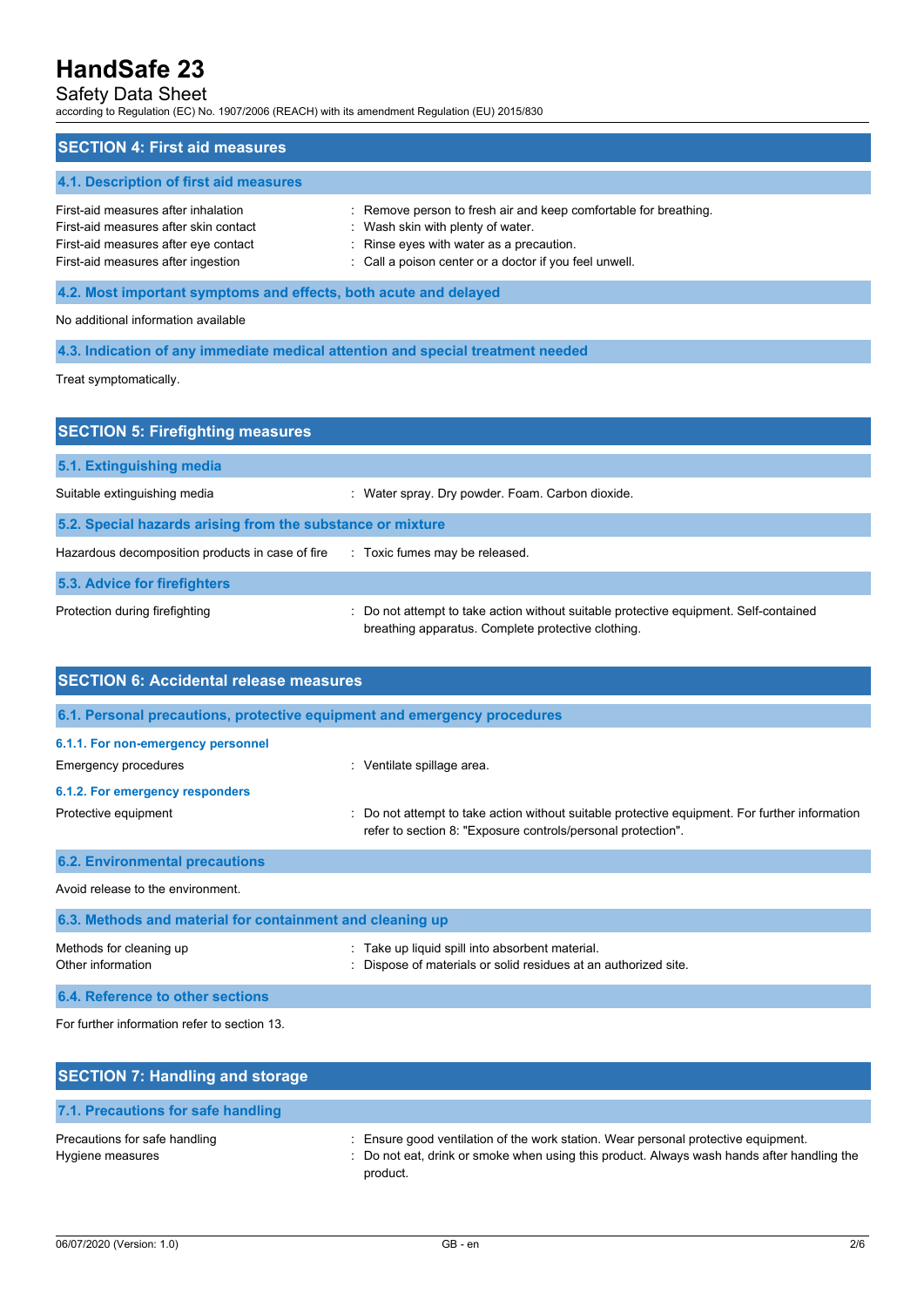## Safety Data Sheet

according to Regulation (EC) No. 1907/2006 (REACH) with its amendment Regulation (EU) 2015/830

#### **7.2. Conditions for safe storage, including any incompatibilities**

Storage conditions : Store in a well-ventilated place. Keep cool.

**7.3. Specific end use(s)**

No additional information available

## **SECTION 8: Exposure controls/personal protection**

#### **8.1. Control parameters**

#### No additional information available

**8.2. Exposure controls**

#### **Appropriate engineering controls:**

Ensure good ventilation of the work station.

| <b>Hand protection:</b> |  |
|-------------------------|--|
| Protective gloves       |  |
|                         |  |
|                         |  |
| Eye protection:         |  |
| Safety glasses          |  |

#### **Skin and body protection:**

Wear suitable protective clothing

#### **Respiratory protection:**

In case of insufficient ventilation, wear suitable respiratory equipment

#### **Personal protective equipment symbol(s):**



#### **Environmental exposure controls:**

Avoid release to the environment.

## **SECTION 9: Physical and chemical properties**

#### **9.1. Information on basic physical and chemical properties**

| Physical state                             | : Liquid                   |
|--------------------------------------------|----------------------------|
| Appearance                                 | : Clear, colorless liquid. |
| Colour                                     | : Colourless.              |
| Odour                                      | : odourless.               |
| Odour threshold                            | : No data available        |
| рH                                         | : 6.5                      |
| Relative evaporation rate (butylacetate=1) | : No data available        |
| Melting point                              | $:$ Not applicable         |
| Freezing point                             | : No data available        |
| Boiling point                              | : $\geq 100$ °C            |
| Flash point                                | : No data available        |
| Auto-ignition temperature                  | : No data available        |
| Decomposition temperature                  | $:$ No data available      |
| Flammability (solid, gas)                  | : Not applicable           |
|                                            |                            |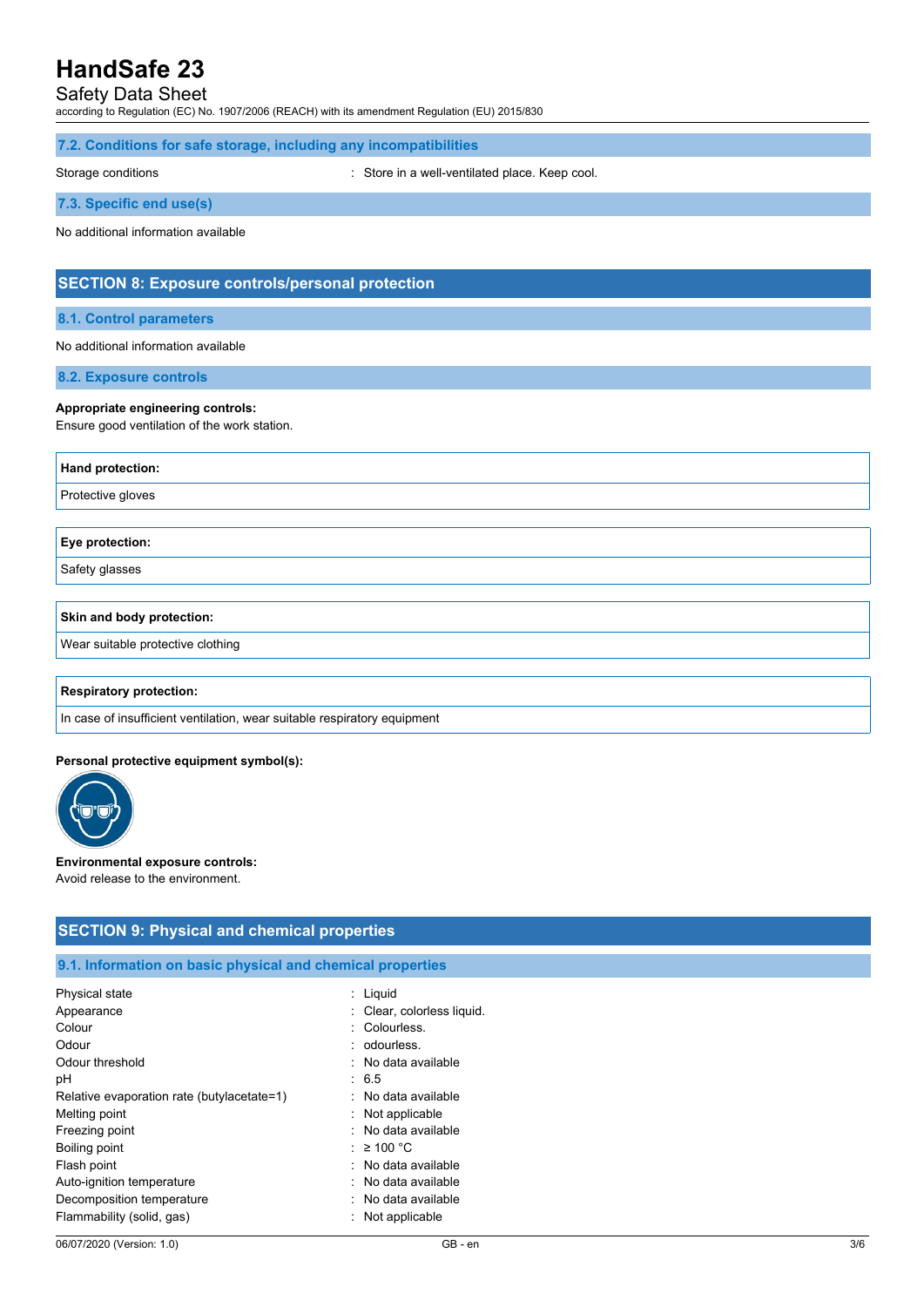## Safety Data Sheet

according to Regulation (EC) No. 1907/2006 (REACH) with its amendment Regulation (EU) 2015/830

| Vapour pressure                                 | $:$ No data available  |
|-------------------------------------------------|------------------------|
| Relative vapour density at 20 °C                | : No data available    |
| Relative density                                | $:$ No data available  |
| Density                                         | $: 1$ g/ml             |
| Solubility                                      | : completely miscible. |
| Partition coefficient n-octanol/water (Log Pow) | : No data available    |
| Viscosity, kinematic                            | $:$ No data available  |
| Viscosity, dynamic                              | $:$ No data available  |
| <b>Explosive properties</b>                     | . No data available    |
| Oxidising properties                            | $:$ No data available  |
| <b>Explosive limits</b>                         | $:$ No data available  |
|                                                 |                        |

#### **9.2. Other information**

No additional information available

## **SECTION 10: Stability and reactivity**

#### **10.1. Reactivity**

The product is non-reactive under normal conditions of use, storage and transport.

**10.2. Chemical stability**

Stable under normal conditions.

**10.3. Possibility of hazardous reactions**

No dangerous reactions known under normal conditions of use.

**10.4. Conditions to avoid**

None under recommended storage and handling conditions (see section 7).

**10.5. Incompatible materials**

No additional information available

**10.6. Hazardous decomposition products**

Under normal conditions of storage and use, hazardous decomposition products should not be produced.

## **SECTION 11: Toxicological information**

| 11.1. Information on toxicological effects                                      |                                                      |
|---------------------------------------------------------------------------------|------------------------------------------------------|
| Acute toxicity (oral)<br>Acute toxicity (dermal)<br>Acute toxicity (inhalation) | Not classified<br>Not classified<br>: Not classified |
| Skin corrosion/irritation                                                       | Not classified<br>pH: 6.5                            |
| Serious eye damage/irritation                                                   | Not classified<br>pH: 6.5                            |
| Respiratory or skin sensitisation                                               | Not classified                                       |
| Germ cell mutagenicity                                                          | Not classified                                       |
| Carcinogenicity                                                                 | : Not classified                                     |
| Reproductive toxicity                                                           | Not classified                                       |
| STOT-single exposure                                                            | Not classified                                       |
| STOT-repeated exposure                                                          | Not classified                                       |
| Aspiration hazard                                                               | Not classified                                       |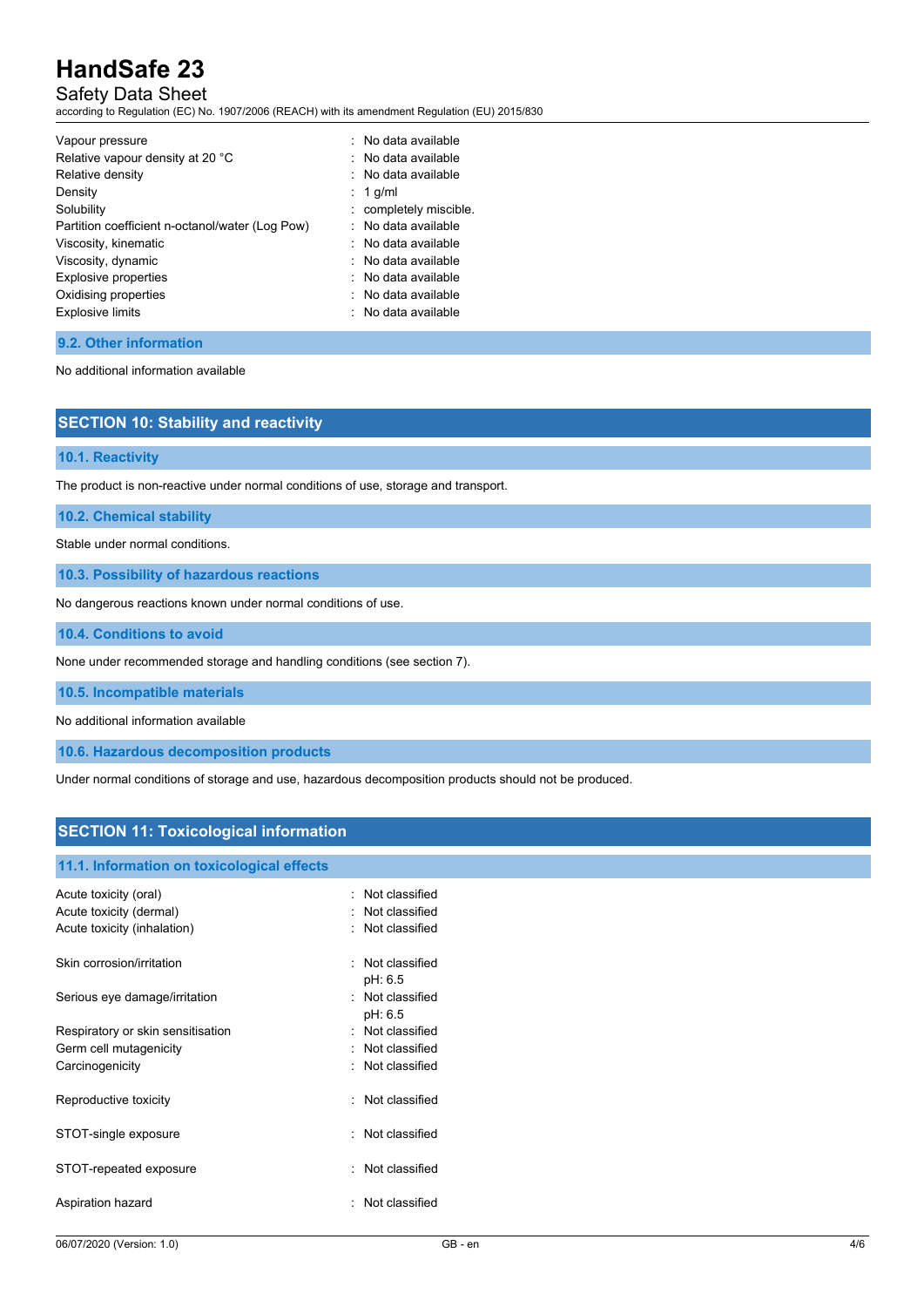## Safety Data Sheet

according to Regulation (EC) No. 1907/2006 (REACH) with its amendment Regulation (EU) 2015/830

| <b>SECTION 12: Ecological information</b>                                              |                                                                                                                                                                                                                                                                                                                                                                                                 |
|----------------------------------------------------------------------------------------|-------------------------------------------------------------------------------------------------------------------------------------------------------------------------------------------------------------------------------------------------------------------------------------------------------------------------------------------------------------------------------------------------|
| 12.1. Toxicity                                                                         |                                                                                                                                                                                                                                                                                                                                                                                                 |
| Ecology - general<br>Hazardous to the aquatic environment, short-term<br>(acute)       | The product is not considered harmful to aquatic organisms nor to cause long-term adverse<br>effects in the environment.<br>: Not classified                                                                                                                                                                                                                                                    |
| Hazardous to the aquatic environment, long-term<br>(chronic)<br>Not rapidly degradable | : Not classified                                                                                                                                                                                                                                                                                                                                                                                |
| 12.2. Persistence and degradability                                                    |                                                                                                                                                                                                                                                                                                                                                                                                 |
| <b>HandSafe 23</b>                                                                     |                                                                                                                                                                                                                                                                                                                                                                                                 |
| Persistence and degradability                                                          | The surfactant(s) contained in this preparation complies(comply) with the biodegradability<br>criteria as laid down in Regulation (EC) No.648/2004 on detergents. Data to support this<br>assertion are held at the disposal of the competent authorities of the Member States and<br>will be made available to them, at their direct request or at the request of a detergent<br>manufacturer. |
| 12.3. Bioaccumulative potential                                                        |                                                                                                                                                                                                                                                                                                                                                                                                 |
| No additional information available                                                    |                                                                                                                                                                                                                                                                                                                                                                                                 |
| 12.4. Mobility in soil                                                                 |                                                                                                                                                                                                                                                                                                                                                                                                 |

No additional information available

**12.5. Results of PBT and vPvB assessment**

No additional information available

**12.6. Other adverse effects**

No additional information available

## **SECTION 13: Disposal considerations**

**13.1. Waste treatment methods**

Waste treatment methods : Dispose of contents/container in accordance with licensed collector's sorting instructions.

## **SECTION 14: Transport information**

| In accordance with ADR / RID / IMDG / IATA / ADN |               |               |               |               |
|--------------------------------------------------|---------------|---------------|---------------|---------------|
| <b>ADR</b>                                       | <b>IMDG</b>   | <b>IATA</b>   | <b>ADN</b>    | <b>RID</b>    |
| 14.1. UN number                                  |               |               |               |               |
| Not regulated                                    | Not regulated | Not regulated | Not regulated | Not regulated |
| 14.2. UN proper shipping name                    |               |               |               |               |
| Not regulated                                    | Not regulated | Not regulated | Not regulated | Not regulated |
| 14.3. Transport hazard class(es)                 |               |               |               |               |
| Not regulated                                    | Not regulated | Not regulated | Not regulated | Not regulated |
| 14.4. Packing group                              |               |               |               |               |
| Not regulated                                    | Not regulated | Not regulated | Not regulated | Not regulated |
| <b>14.5. Environmental hazards</b>               |               |               |               |               |
| Not regulated                                    | Not regulated | Not regulated | Not regulated | Not regulated |